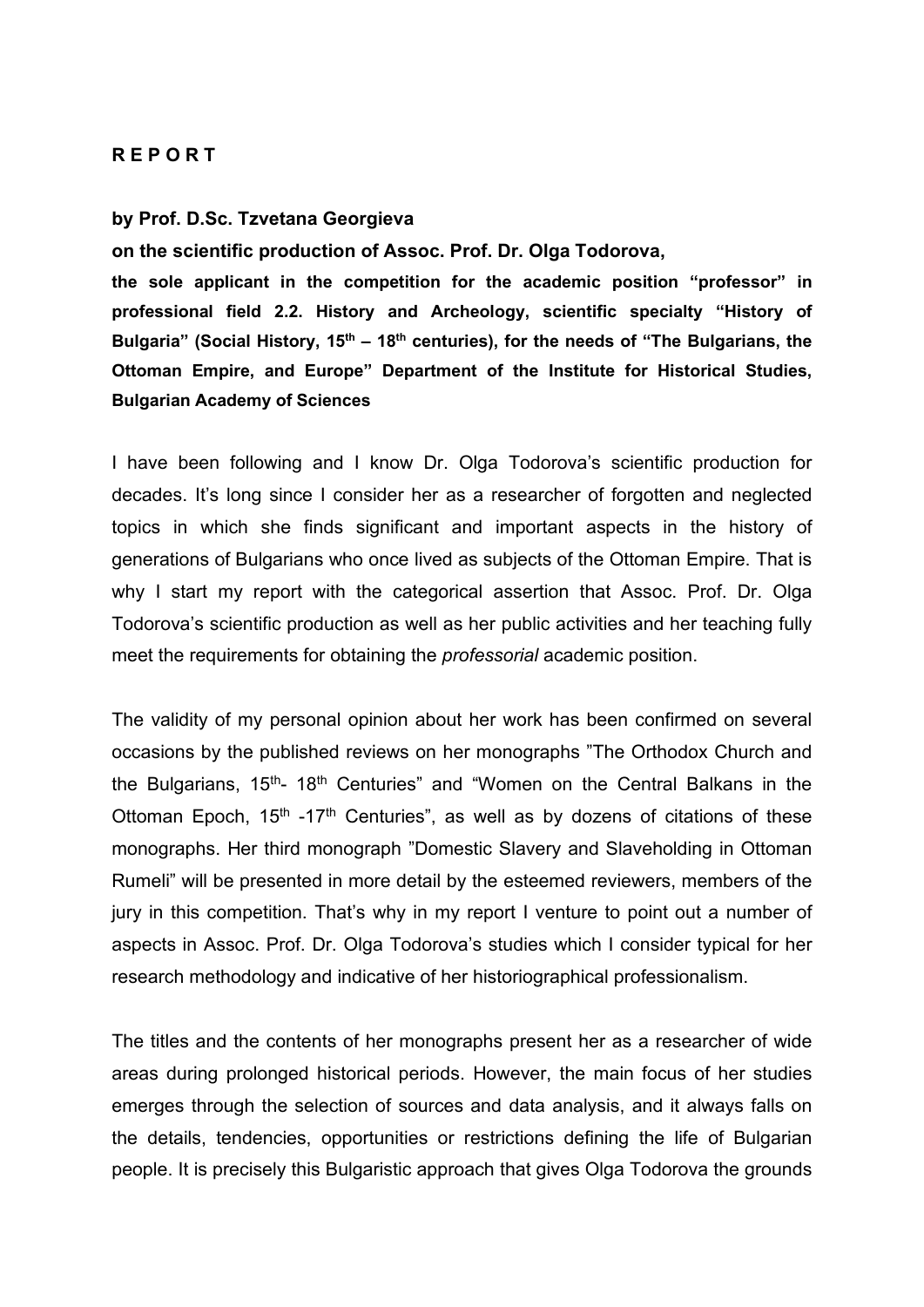to aspire to and be approved as a *Bulgarian History professor*. This assertion of mine becomes quite obvious in her last monograph, in which various stages of the Bulgarians' adaptation to the Ottoman rule are displayed, one after the other, before our eyes. The first chapter introduces the reader to the devastating spoiling raids carried out by the Ottoman Turks, then acquainting him with the gradual transformation of the local population into Ottoman subjects, who were granted *zimmi* status. In carefully elaborated tables, Dr. Todorova clearly marks the substantial differences between the status of the subjects, on one hand, and the status of the domestic slaves, on the other hand, in their capacity of being both human beings and objects. In the study on domestic slavery documentary information has been drawn from diverse sources, which reveal the adaptation of the Bulgarians to the Ottoman reality. The presence of Bulgarians in *kadi* courts suggests that they became aware of the subtleties of the Ottoman justice system. Moreover, by the middle of the 16<sup>th</sup> c. they had already managed to make the *Shariat* a weapon of their own self-defense. During the next century, as the Ottoman historian Silâhdar mentions, Non-Muslim *reaya* from Sofia, Skopje and Filibe complained to the Divan that although they were paying their poll-tax (*ciziye*), they saw their properties being plundered and their people enslaved. The authority's response came in the form of a *fetva* recommending that the enslaved be returned to their settlements and their *zimmi* status be restored. This and similar examples demonstrate Dr. Todorova's objectivity by avoiding in her texts both the traditional emphasis on Bulgarian sufferings and martyrdom and its antipodе – the alleged "privilege" to be a Christian subject of the Ottoman sultan. In the same chapter various "criminal" and "state" activities as means of turning the free *zimmi*s into slaves are shown, suggesting how "soft" authority pressure transmuted into violence. But soft adaptation by the Bulgarians was also implied. It was precisely this kind of adaptation that fostered the notions of Bulgarians' "well-being" under the auspicies of the padishah during *Tanzimat* times. Though without explicitly saying it, Dr. Todorova alludes to the cost of the compromise experienced and wielded – the suppressed will and the lost expertise for independent political activity. Actually, the same conclusion applies to all Balkan communities who spent centuries as Ottoman *zimmis*. Although to a different degree and differently oriented, they continue to need a protector to guarantee their restricted rights and to bolster their self-confidence in their abilities and strengths.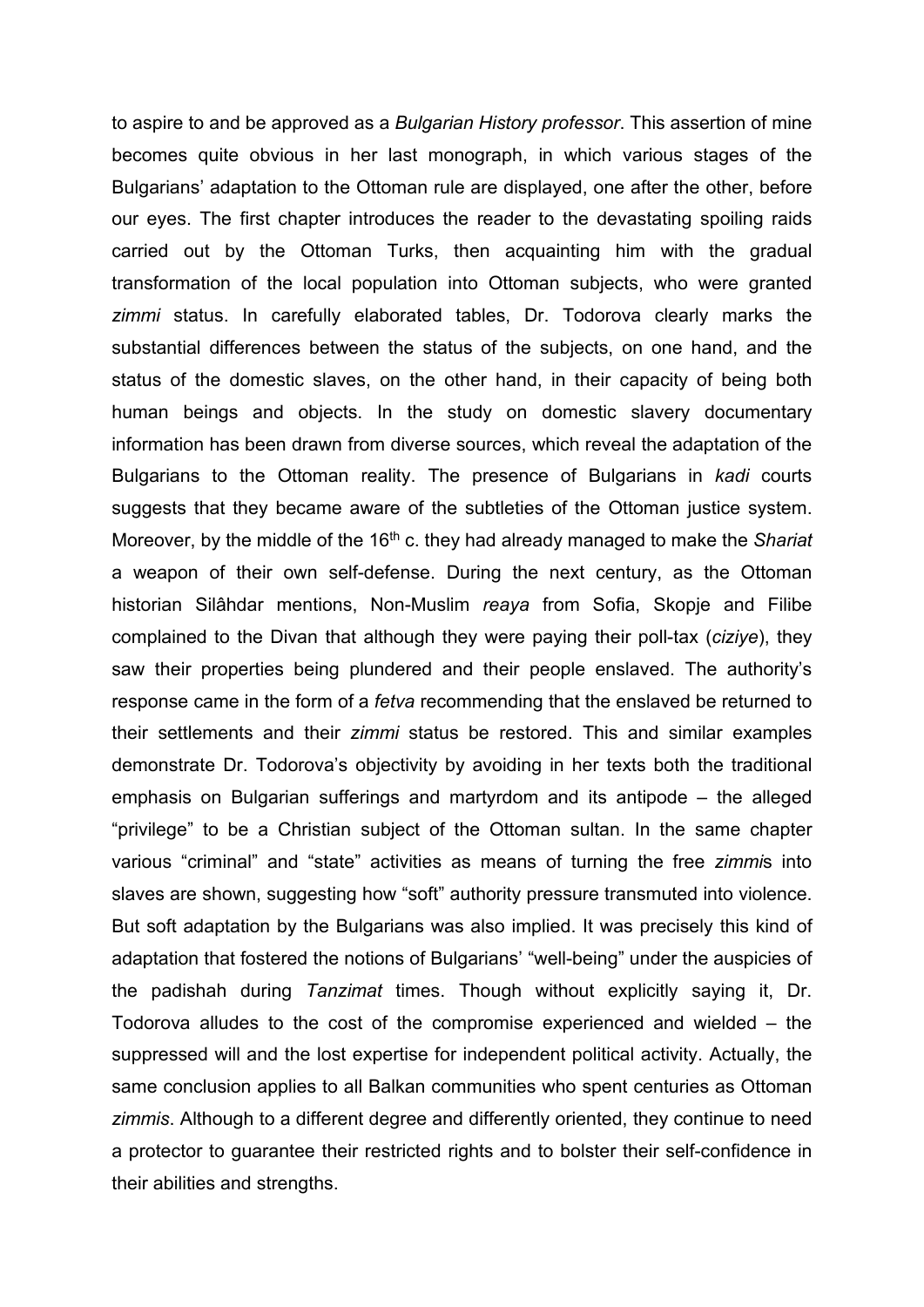In the monograph on domestic slavery in Ottoman Rumeli I also find another line which touches some significant aspects of our contemporary historical knowledge. This is History of Everyday Life, and Dr. Todorova is one of the few scholars who pioneered the promotion of this discipline in our country. The entire text is an amalgam of facts, processes, notions, opportunities, and even illusions, which have been tagged, explained and analyzed. Within the "slaves versus slaveholders" relationship, a wide range of options was revealed which "dissolve" the essence and contents of the personal lives of both categories. They formed the societal atmosphere for more than twenty generations inhabiting Rumeli and Anatolia in the Ottoman Empire's "classical age". Collected by the authoress in her "databank", the information helps to reconstruct life in the past as a vivid reality but also as a pattern according to which, after assimilating themselves in the Ottoman "melting pot", the majority of slaves became Muslims. The only prospect before their successors was the Turkish ethnos. I dwell on this research line because it (perhaps) marks one of the factors for a long-presumed demographic process through which, as Tzvetan Todorov suggested, numerous groups of people moved from the West to the East before the colonial era. Domestic slavery and slaveholding in Rumeli (perhaps, once again) led to a demographic surge in the Ottoman domains. That's why I am taking the liberty of suggesting that Dr. Todorova *train some young and promising researchers in Everyday Life history*. It's obvious that various surprises and new knowledge are awaiting us in this field.

Lastly, I chose to dwell on a conception launched and well-substantiated by Dr. Todorova about the convergence of real slavery and slavery as a metaphor, which almost periodically "erupts" to the surface of modern Bulgarian society. I am aware of more than a few sociological and culturological attempts to explain this "phenomenon". Many of them leave either unanswered questions or give unfounded answers. Historian Olga Todorova uncovers the reasons and causes underlying these eruptions by a professionally conducted analysis of our recent past, an analysis which I accept and salute.

At the finale of my report I would point out the active presence of Dr. Todorova in our professional and public life. Of the total of her 15 participations in various collective